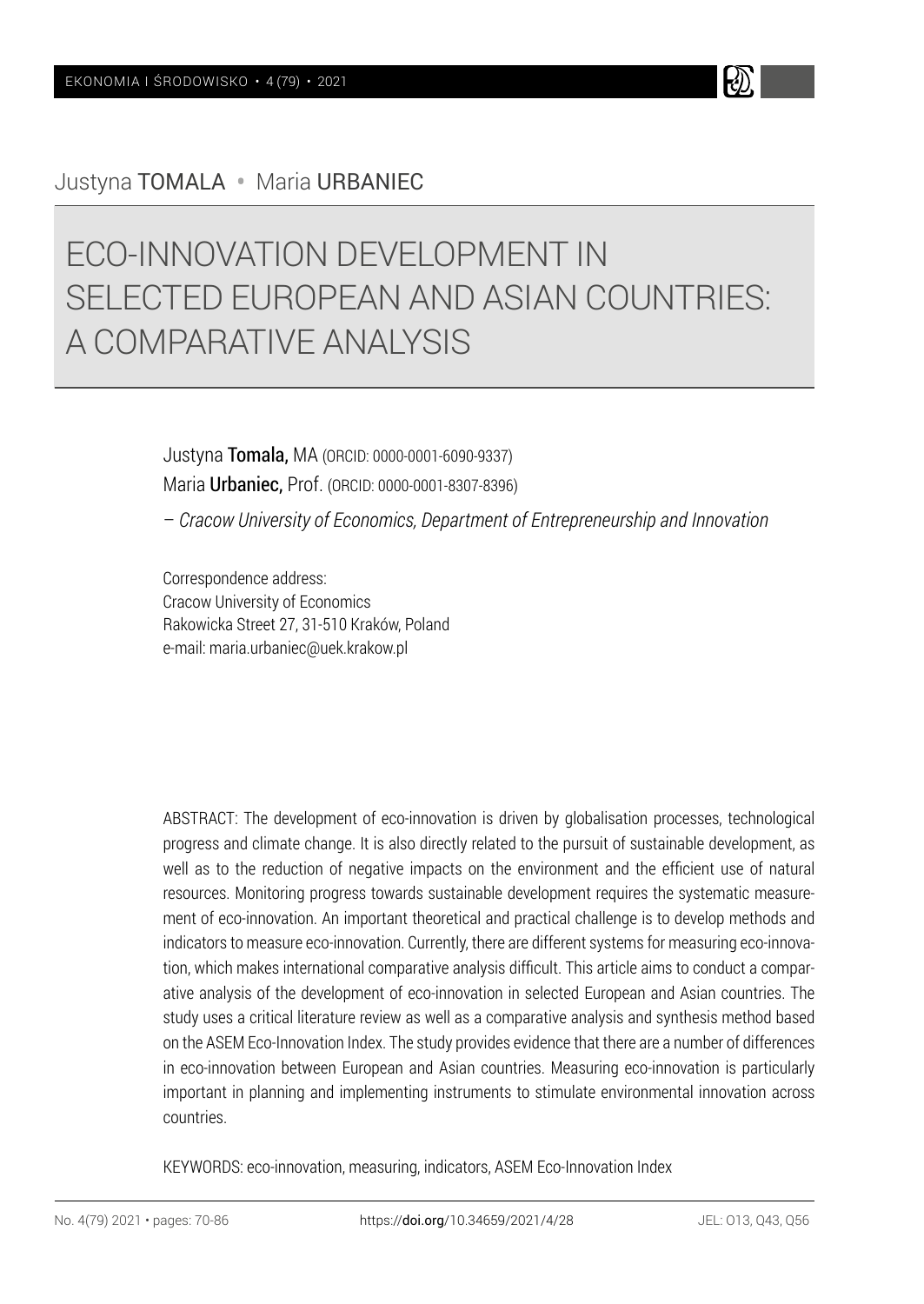### Introduction

The increasing role of sustainable development forces the need to change the current model of socio-economic development to a more sustainable one. These development trends are a priority not only in the activities of the United Nations (UN) or the Organization for Economic Cooperation and Development (OECD, 2012) but also in the politics of other organizations, such as the European Union, Asia Society, African Union.

The implementation of sustainable development is associated with a fundamental change, considering a systemic and integrated interdisciplinary approach (Borys, 2011, Poskrobko, 2013, Famielec and Famielec, 2016). Sustainability efforts require the integration of short and long term economic, social and environmental goals in line with the current global Sustainable Development Goals (SDGs) strategy (United Nations, 2015). These actions are reflected, among other things, in combating climate change and promoting a low-carbon and resource-efficient economy. In the face of current global challenges, it is necessary to take action for sustainable development, especially in terms of sustainable economic development, social progress and environmental protection.

Eco-innovation plays a particularly important role in supporting sustainable development, which are seen not only as a catalyst for facilitating these changes, but also as a key element of policies and activities for sustainable development (Cai and Li, 2018, Akiner et al., 2019). The overall objective of eco-innovation is to reduce negative environmental impacts, to create new market opportunities, products, services or processes focused on improving environmental performance (e.g. saving energy and other resources and reducing pollution and waste) (OECD, 2009). Green innovation is a type of innovation that can not only benefit consumers and businesses, but also significantly reduce negative environmental impacts. Eco-innovation is defined as the introduction of any new or significantly improved product, process, organizational change or marketing solution that reduces the consumption of natural resources (including materials, energy, water and soil) and reduces emissions of harmful substances throughout its life cycle (Donis et al., 2021, Díaz-García et al., 2015). In all cases, the producer and the consumer play an important role in the successful diffusion of eco-innovation.

Eco-innovation is, therefore, an important area of business competitiveness and directly affects financial returns; however, its scale and implementation depend on, among other things, the industry, legislation and standards, as well as consumer sensitivity and environmental awareness (Horbach et al., 2012, Triguero et al., 2013, Urbaniec, 2016). Their implementation aims not only to reduce negative environmental impacts but also to decrease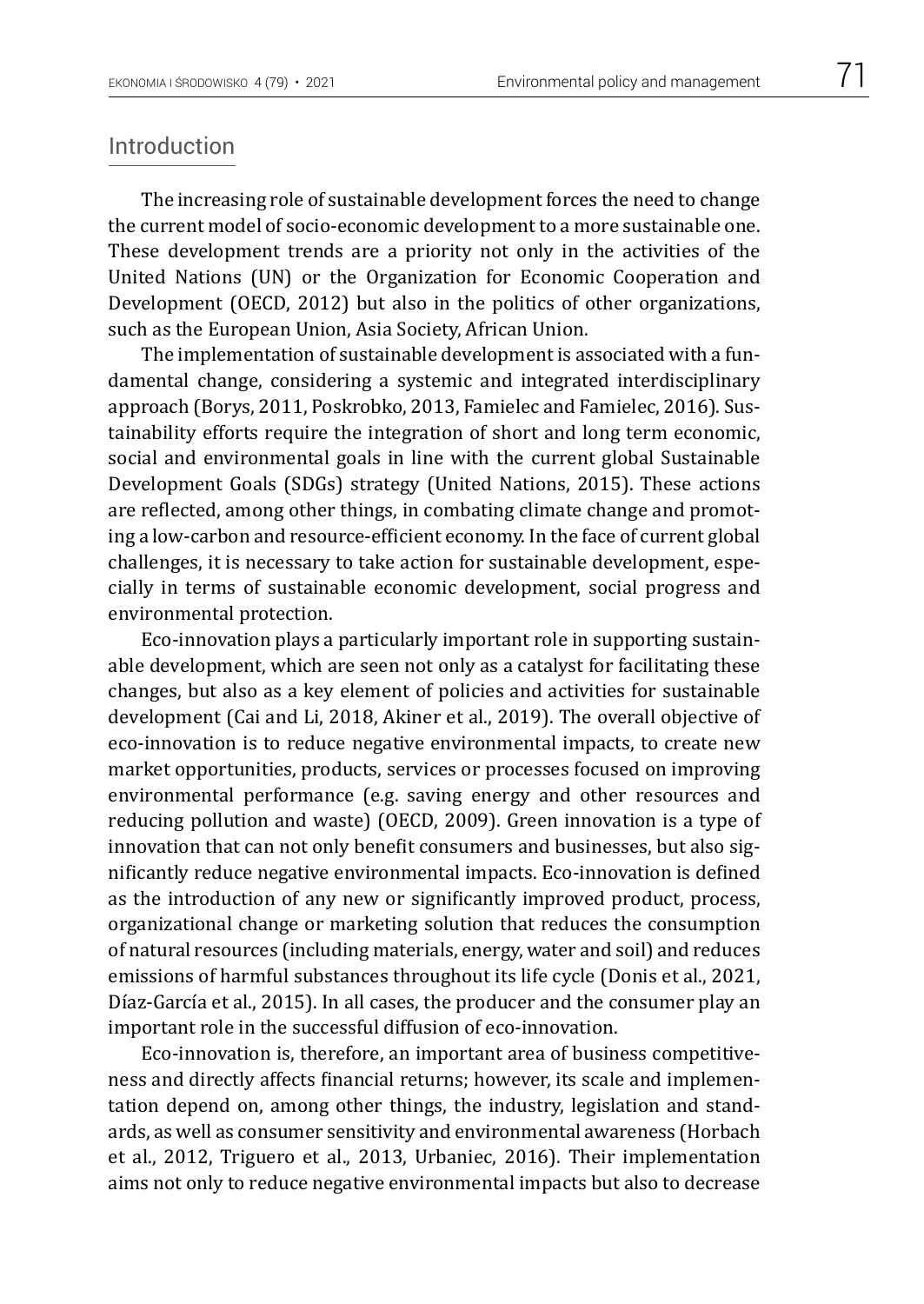material and energy costs to increase competitiveness (Porter and Van der Linde, 1995). Despite the numerous and varied definitions found in the literature, eco-innovation can also be defined as innovation that leads to an improvement in environmental quality and has been implemented to increase the environmental performance of enterprises (Díaz-García et al., 2015).

Despite growing interest in eco-innovation, it is still a relatively under-researched area. Above all, it lacks a widely accepted definition and a coherent theoretical concept (Urbaniec et al., 2021, Türkeli and Kemp, 2018). Furthermore, there is no standard approach to measuring the effects of eco-innovation. In turn, the availability and quality of environmental data vary from country to country and region to region. Considering eco-innovation at the macroeconomic level, it should be pointed out that in practice and the literature, there are different theoretical approaches for measuring and analyzing eco-innovation, e.g. for European countries and for Asian countries. This is also linked to countries' efforts to achieve sustainable development, as well as to reduce negative environmental impacts and use natural resources efficiently. Monitoring progress towards sustainable development requires the systematic measurement of eco-innovation (Park et al., 2017). Therefore, an important theoretical and practical challenge is to develop methods and indicators to measure and analyse eco-innovation at the macroeconomic and microeconomic levels.

The aim of this article is to conduct a comparative analysis of the development of eco-innovation in selected European and Asian countries. The main research question is what difficulties or advances in eco-innovation exist in selected European and Asian countries? The method used was a critical literature review as well as a comparative analysis and synthesis method based on the ASEM Eco-Innovation Index. This analysis provides a comprehensive overview of the developments of eco-innovation development based on the same methodology. The study contributes to the literature on measuring eco-innovation performance by analysing the determinants of eco-innovation in different countries.

The paper is organized as follows: The next section presents the analytical framework for measuring eco-innovation. Section 3 deals with the research methodology, including data collection and analysis methods. Subsequently, the research analysis results are presented, focusing on the eco-innovation progress of Asian economies based on the indicators of the ASEM Eco-Innovation Index. The final section summarizes the main results of the analysis, provides a discussion and identifies directions for future research.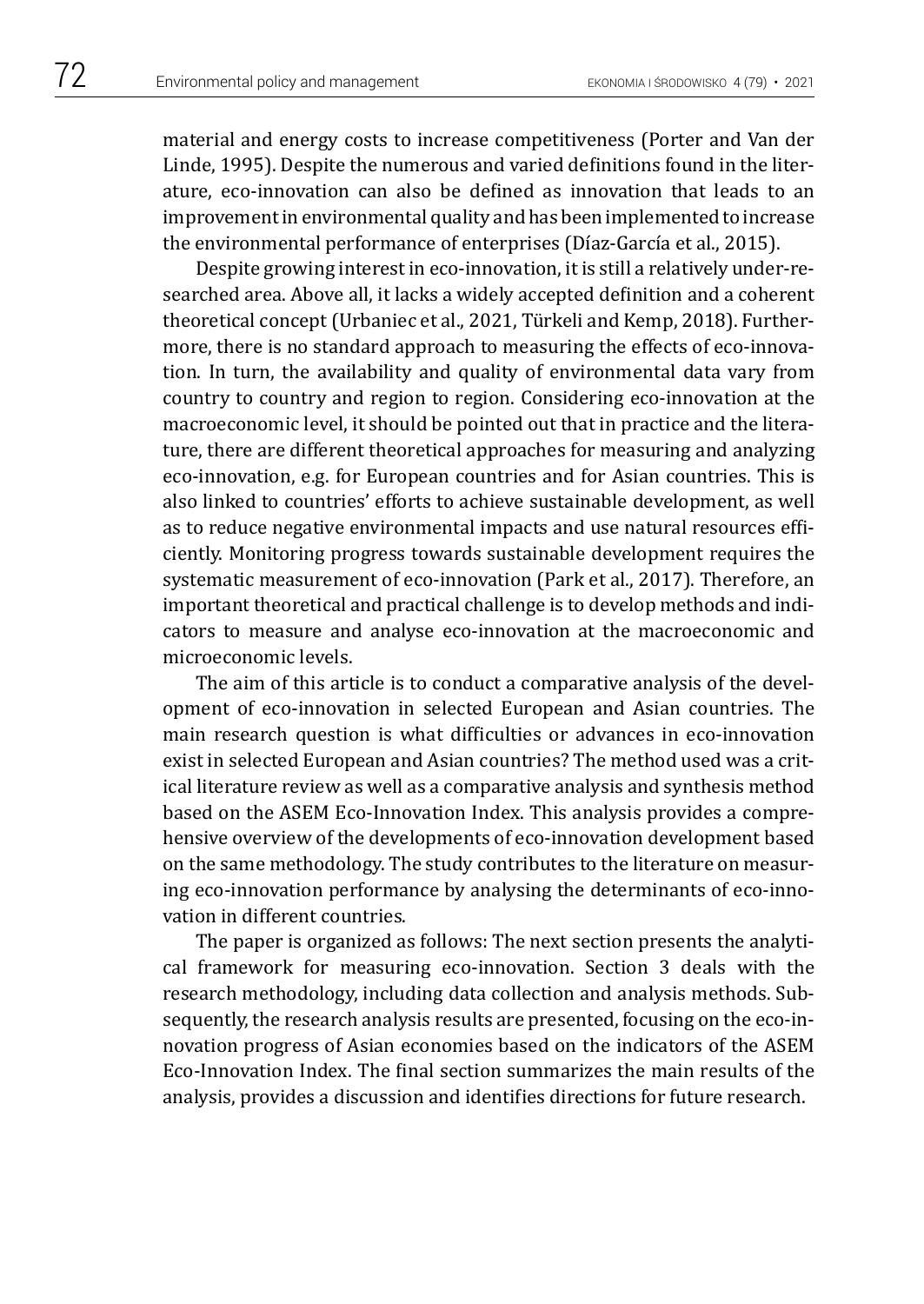### Literature review

Eco-innovation is the subject of various theoretical approaches. There is no single universally accepted definition of eco-innovation in the literature, and existing concepts differ in their research scope (Türkeli and Kemp, 2018). Eco-innovation is characterised by much greater variation than traditional innovation, as they are often based on technical processes (environmental technologies), and their effects are usually unpredictable. Many definitions of eco-innovation in literature and economic practice vary in scope and degree of detail. Generally, they are concerned about innovations that bring benefits to the environment.

Eco-innovation first became the subject of research already in the late 1970s (Urbaniec, 2015). A broader definition of eco-innovation was formulated in the second half of the 1990s and includes "all measures of relevant actors (firms, politicians, unions, associations, churches, private households) which; develop new ideas, behavior, products and processes, apply or introduce them and which contribute to a reduction of environmental burdens or to ecologically specified sustainability targets" (Rennings, 2000). Eco-innovation is not limited to innovations in products, processes and marketing methods but also includes innovations in social and institutional structures. Eco-innovation is, therefore, not necessarily a global novelty or the result of a deliberate business activity or strategy (Arundel and Kemp, 2009). It can therefore be argued that any innovation that contributes to environmental benefits over relevant alternatives is an eco-innovation (e.g. environmental technologies, organisational innovations, product and service innovations and green system innovations) (Arundel and Kemp, 2009, Türkeli and Kemp, 2018, OECD, 2009). A similar definition has been used for the Eco-Innovation Scoreboard (Eco-IS) developed by the Eco-Innovation Observatory (EIO) in the European Union. According to the EIO, eco-innovation is defined as any form of innovation aiming at significant and demonstrable progress towards the goal of sustainable development, either by reducing environmental impacts or achieving more efficient and responsible use of resources, including both intended and unintended environmental consequences of innovation, as well as not only environmental technologies but processes, systems and services (EIO, 2013).

The Eco-innovation Scoreboard (Eco-IS) provides an overview of EU Member States' eco-innovation performance. It aims to measure different aspects of eco-innovation by using 16 indicators grouped into five dimensions: eco-innovation input, eco-innovation activities, eco-innovation output, resource efficiency outcomes and socio-economic performance (Arundel and Kemp, 2009, Bernard et al., 2020, Colombo et al., 2019). The Eco-IS score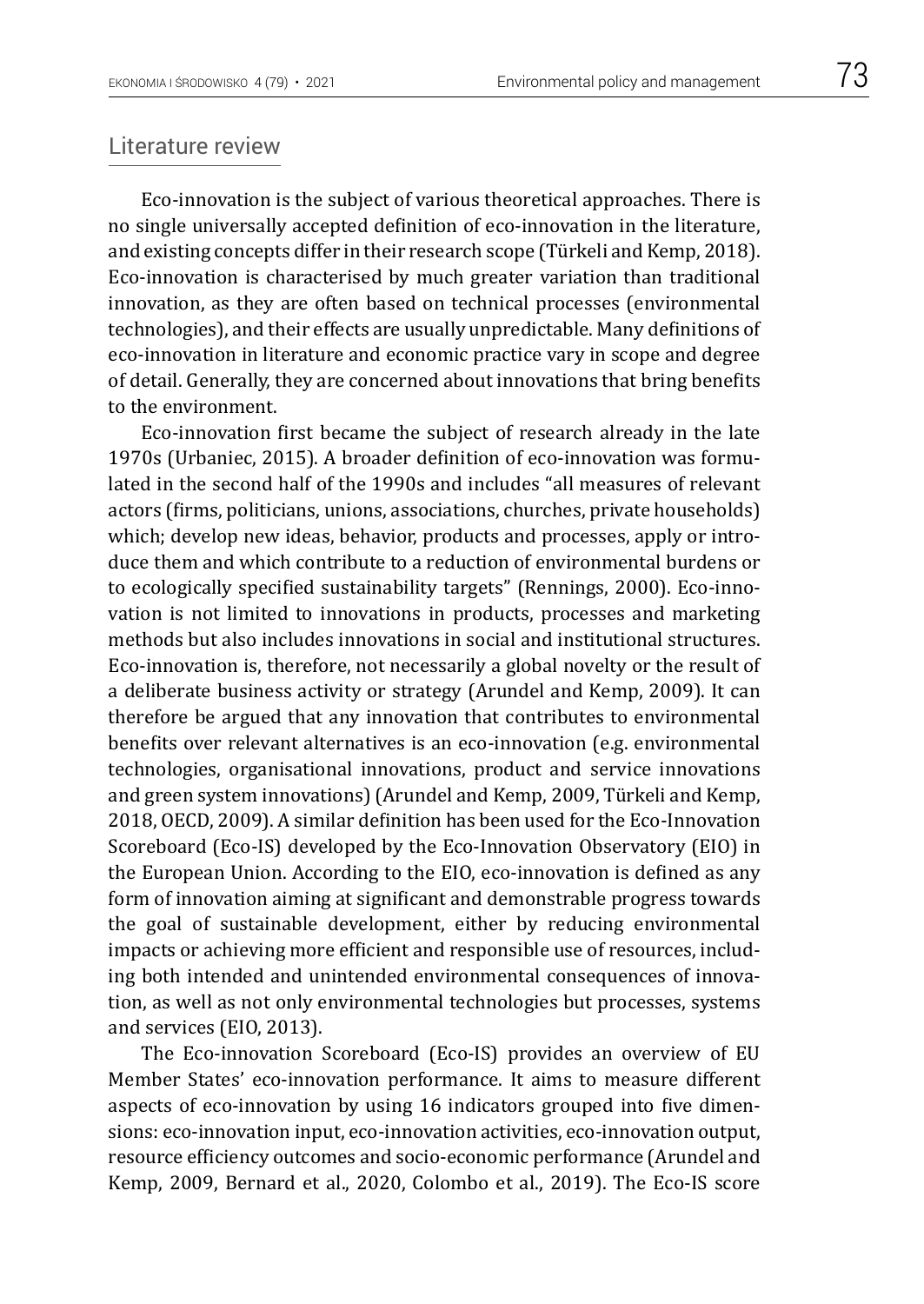enables the identification of the strengths and weaknesses of eco-innovation in each EU country. By promoting a holistic view of economic, environmental and social performance, the Eco-IS complements other approaches to measuring country innovation, such as the Global Innovation Index (Bernard et al., 2020).

Regarding the growing role of eco-innovation, especially in the context of the global SDGs, various organisations are making efforts to measure eco-innovation. While measurement of eco-innovation at the OECD and EU levels are rather frequently explored (Colombo et al., 2019, Wegrzyn, 2013, Pakulska, 2018), however, methodologies developed for Asian countries are relatively rarely examined (Park et al., 2017). Given the different existing methodologies, there are difficulties in comparing European and Asian countries.

Therefore, this study focus on analysing indicators for European and Asian countries based on the ASEM Eco-Innovation Index (ASEI), which was developed by the ASEM SMEs Eco-Innovation Center in the Republic of Korea (Park et al., 2017, Jang et al., 2015, Jo et al., 2015). The ASEM Eco-Innovation Index shows how well individual countries are performing in the various dimensions of eco-innovation and enables analysis of their strengths and weaknesses (Park et al., 2017). The ASEM Eco-Innovation Index aims to promote a holistic view of economic, environmental, and social performance. However, ASEI has limitations in measuring indicators due to limited data availability in Asian countries.

The development of a research methodology to measure eco-innovation has been the focus of many researchers (Triebswetter and Wackerbauer, 2008, Arundel and Kemp, 2009, Horbach, 2016). This contributes to the search for new measurement tools in economic practice. However, few studies have examined eco-innovation at the national level, but most have been conducted in developed countries (i.e. European countries), excluding Asian countries (Jo et al., 2015). Considering this research gap, focusing on eco-innovation based on the methodology used in the ASEM Eco-Innovation Index may provide an opportunity to compare the level of eco-innovation in Europe and Asia.

Eco-innovation plays a particularly important role in supporting sustainable development, which are seen not only as a catalyst for facilitating these changes (Urbaniec, 2015, Smol et al., 2017, Colombo et al., 2019), but also as a key element of Asian countries' policies for sustainable development (Cai and Li, 2018, Akiner et al., 2019). Although many countries are taking various steps to achieve the 17 SDGs by 2030, overall progress in Asian countries is rather slow. There has been relatively little progress in reducing inequality, promoting responsible consumption and production or achieving peace, justice and strong institutions. Advances on gender equality and building sus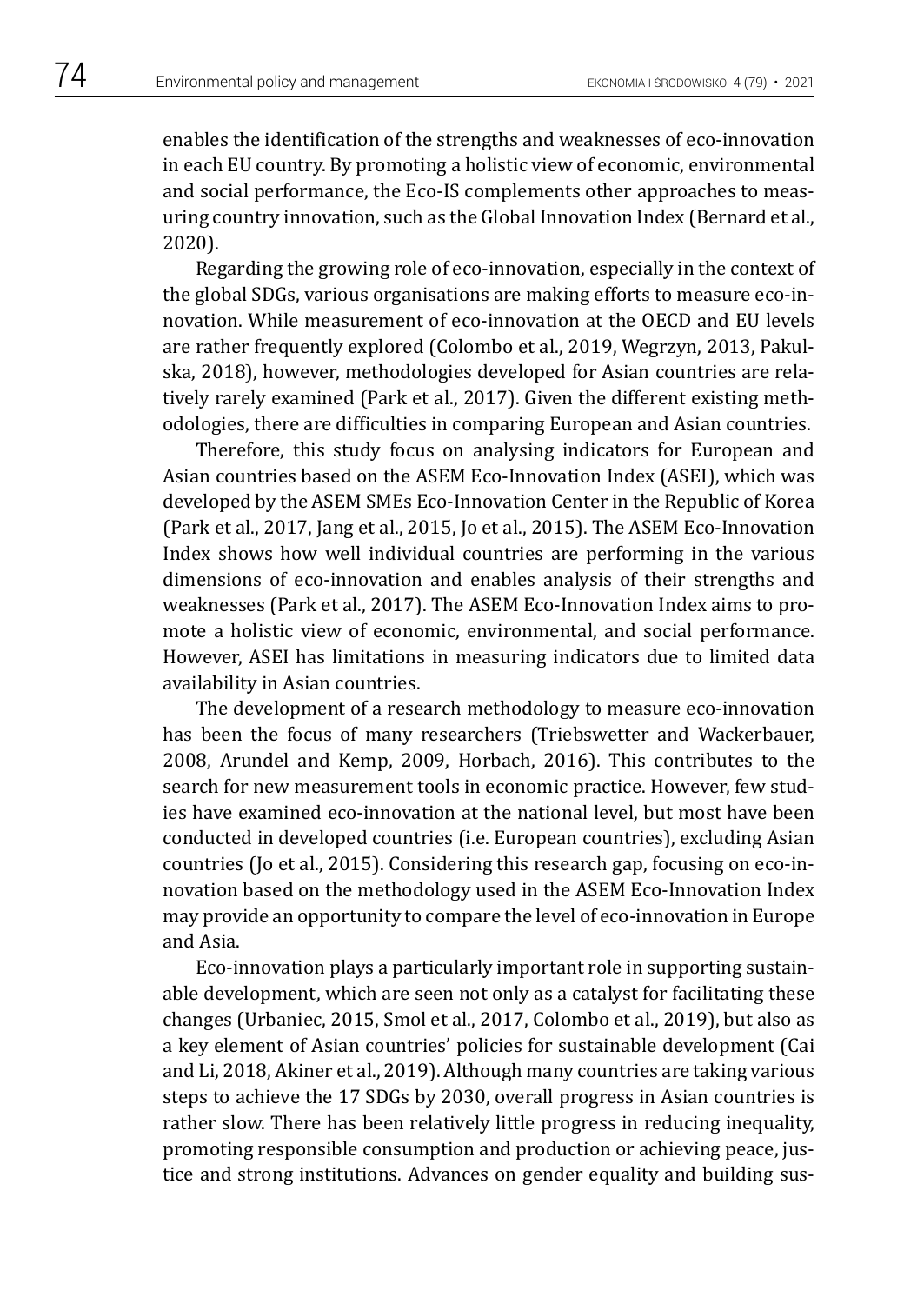tainable cities and communities are also insufficient. Therefore, greater support is needed to significantly accelerate progress or reverse trends on most of the 2030 Agenda's environmental targets (UN ESCAP, 2020). Asian countries have already taken significant steps in some areas. For example, the region's total renewable electricity capacity has increased nearly fivefold since 2000, faster than any other region in the world. In addition, there are specific conditions in each country resulting from the applied economic instruments used and the historical path of industrial development.

The literature review on the theoretical approaches to measuring and analysing the effects of eco-innovation shows that there is no uniform method of measurement and indicators. The specificity of the methods and the level of detail require appropriate adaptation to the particular case. However, it should ensure comparability of the results of eco-innovation activities. The difficulty of measuring eco-innovation effects lies additionally in the fact that they are associated with uncertainty in eco-innovation effects. By measuring eco-innovation at the national level, comparisons between countries can be made, and environmental policies can be fostered. This is particularly important in planning and implementing instruments to stimulate eco-innovation across countries (Donis et al., 2021). Measuring eco-innovation also contributes to a better understanding of overall sustainability trends and raises public awareness of environmental management.

# Research methods

This study focuses on conducting a comparative analysis of the development of eco-innovation in selected European and Asian countries. The research made it possible to answer the research question: what difficulties or advances in eco-innovation exist in selected European and Asian countries? For this study, annual data for 2016-2018 were used that describe the ASEM Eco-Innovation Index. The ASEM Eco-Innovation Index covers both ecological, economic and social aspects. Therefore, a comprehensive tool for measuring eco-innovation in ASEM member states was constructed. In addition, the ASEM Eco-Innovation Index includes input-based indicators measuring the outlays of innovative processes and output-based indicators that test the results of innovative activities (Albino et al., 2014). It is equally important to include the impact of eco-innovation in the ASEM Eco-Innovation Index (Park et al., 2017). The ASEM Eco-Innovation Index includes a total of 19 different indicators, which have been grouped into 4 components (ASEIC, 2018):

- Eco-innovation Capacity,
- Eco-innovation Supporting Environment,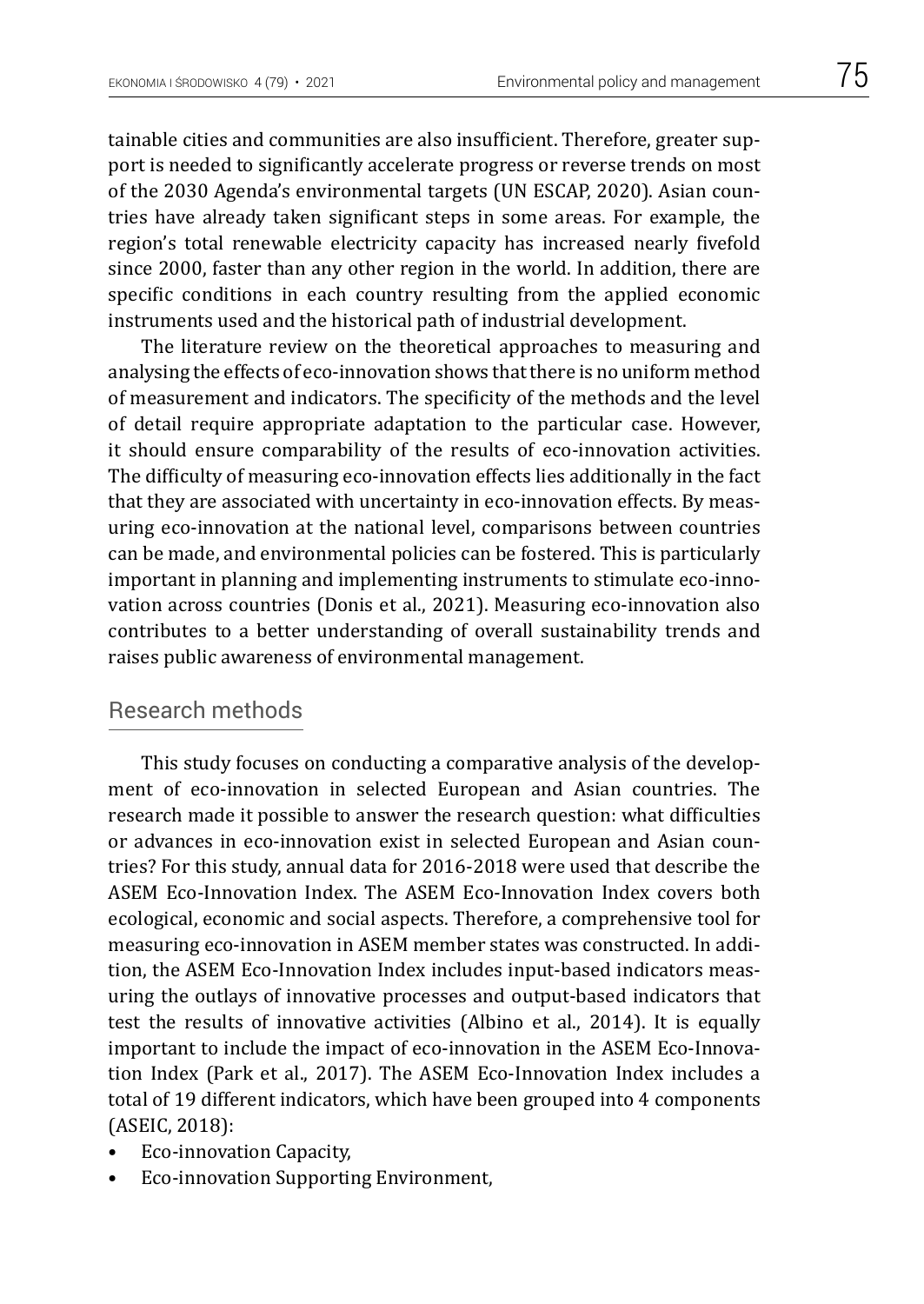- Eco-innovation Activities,
- Eco-innovation Performance.

All these indicators are measured by different indicators on social, economic and environmental issues (table 1).

| Component                                | Indicators                                                                                                                                                                                                                                               |
|------------------------------------------|----------------------------------------------------------------------------------------------------------------------------------------------------------------------------------------------------------------------------------------------------------|
| Eco-innovation Capacity                  | 1. Potential to improve national competitiveness<br>2. General innovation capacity of nation<br>3. R&D Capacity for Environmental Science<br>4. Number of Researchers in Environmental Science<br>5. Awareness level of company's sustainable management |
| Eco-innovation Supporting<br>Environment | 1. Government expenditure on green R&D<br>2. Impacts of environmental regulations on corporate competitiveness<br>3. Corporate priority level of sustainable development<br>4. Generation Capacity of Renewable Energy                                   |
| Eco-innovation Activities                | 1. Number of companies with green technology<br>2. Participation level in environmental management<br>3. Industry-academic cooperation on environmental R&D<br>4. Share of Green patents<br>5. Level of renewable energy distribution                    |
| Eco-innovation Performance               | 1. Quality of life related to environmental impacts<br>2. Greenhouse gas emission intensity<br>3. Environmental sustainability level<br>4. Employment rate in green technology industry<br>5. Green Industry Trade Market Size                           |

Source: ASEIC (2018).

Components will be discussed in the next section. However, it is worth noting that these four components highlight the complexity of eco-innovation as they describe the inputs, outputs and impacts of eco-innovation (Park et al., 2017).

The data for the analysis concerns the five Asian countries and five European countries that are members of ASEM (Asia-Europe Meeting), which is an intergovernmental partnership of member countries from Asia and Europe. The analysis covers the following countries: Japan, New Zealand<sup>1</sup>, Singapore, Australia, the Republic of Korea, Norway, Denmark, Sweden, Switzerland and Germany. These are leading European and Asian countries in eco-innovation. The research timeframe was selected due to the availability of the data. The ASEM Eco-Innovation Index has been continuously developed since 2012, but not all ASEM member countries were included initially.

<sup>1</sup> Australia and New Zealand belong to the geographical region of Oceania, while under ASEM they are classified as Asian countries.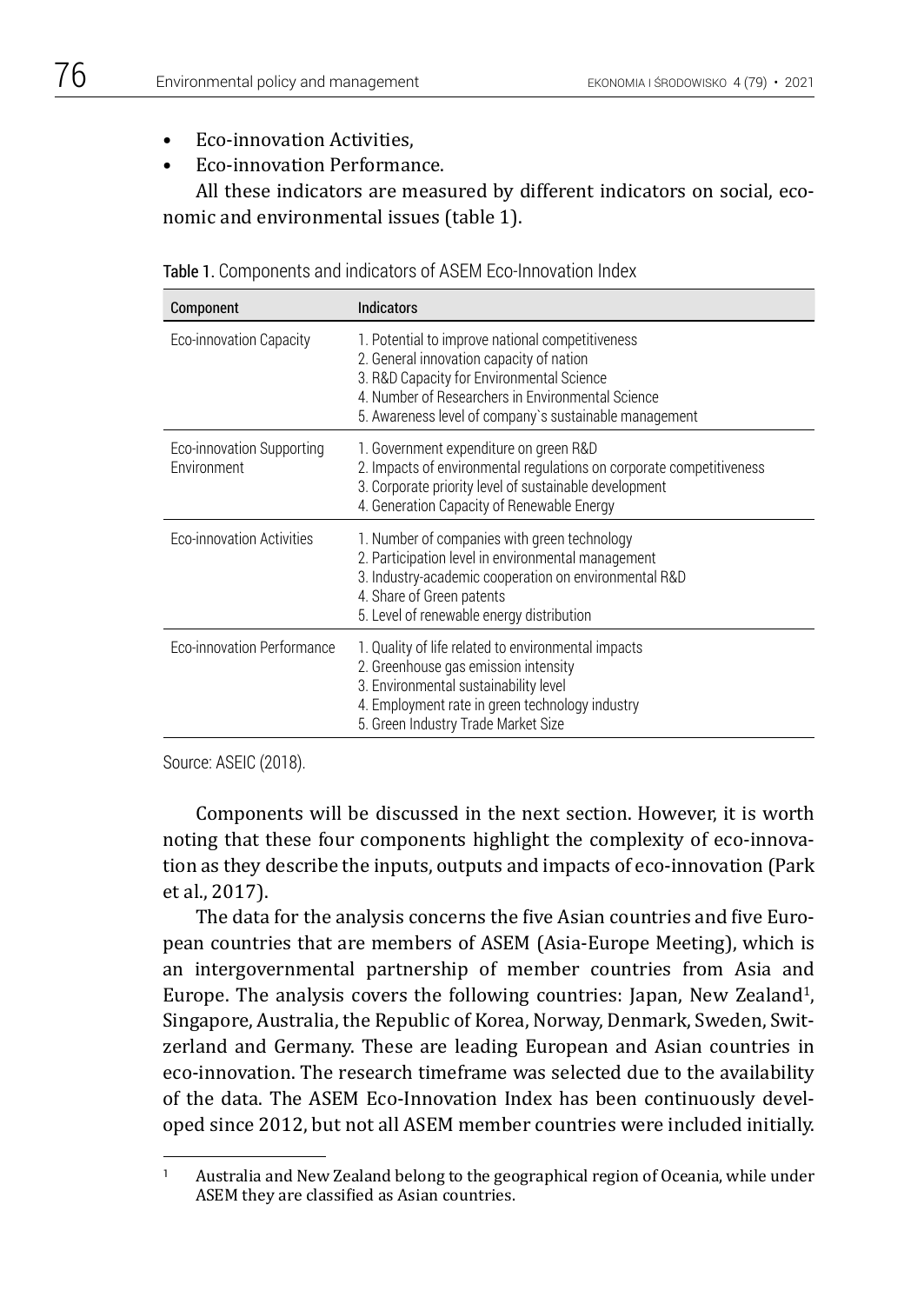Hence, when comparing the eco-innovation level in European and Asian

economies, data for 2016-2018 based on the ASEM Eco-Innovation Index was used. The study employed the following research methods: a literature analysis and critique, comparative analysis method and synthesis method. Through the use of comparative analysis, the study offers a qualitative perspective on the current achievements in the implementation of eco-innovation. It contributes to the debate on eco-innovation in Asian countries. Based on the

ASEM Eco-innovation Index data, the analysis provides a comprehensive overview of changes in the development of eco-innovation in selected Asian countries. In order to assess the quality of the research, the choice of research methods in the article was determined by meeting two research criteria: reliability and validity. These criteria were provided using publicly available secondary data on the eco-innovation index for Asian countries.

## Results of the research

A comparative analysis of the main components based on the ASEM Eco-Innovation Index will be conducted to investigate the strengths and weaknesses of eco-innovation development in selected European and Asian countries. At the first stage, the Eco-innovation Capacity component was analysed in 2016-2018 in Norway, Denmark, Sweden, Switzerland, Germany, Japan, New Zealand, Singapore, Australia and the Republic of Korea. Based on the figure below, it can be observed that this component has higher values in European countries compared to the Asian countries included in the analysis. Germany is an exception, although the share of the potential to improve national competitiveness (measured by WEF Global Competitiveness Index) and the general innovation capacity of nation (measured by INSEAD Global Innovation Index) was relatively high (Schwab, 2018, Dutta et al., 2019). Switzerland's position, in turn, is a result of its high position in terms of both indicators mentioned above. It is also indicated that Switzerland should be considered as the country with the highest eco-innovation capacity among ASEM Member States (Becker et al., 2021). In the case of Asian countries, the leading position of Australia can be observed, even though it ranks relatively low in terms of both the potential to improve the country's competitiveness and the general innovation capacity. The measurement of this component is hampered by the other three indicators and the scoring method adopted for them. Moreover, it is worth noting that in previous years other indicators were also used to measure Eco-innovation Capacity. It is therefore difficult to clearly assess the difficulties and progress of the analysed countries with regard to the first component.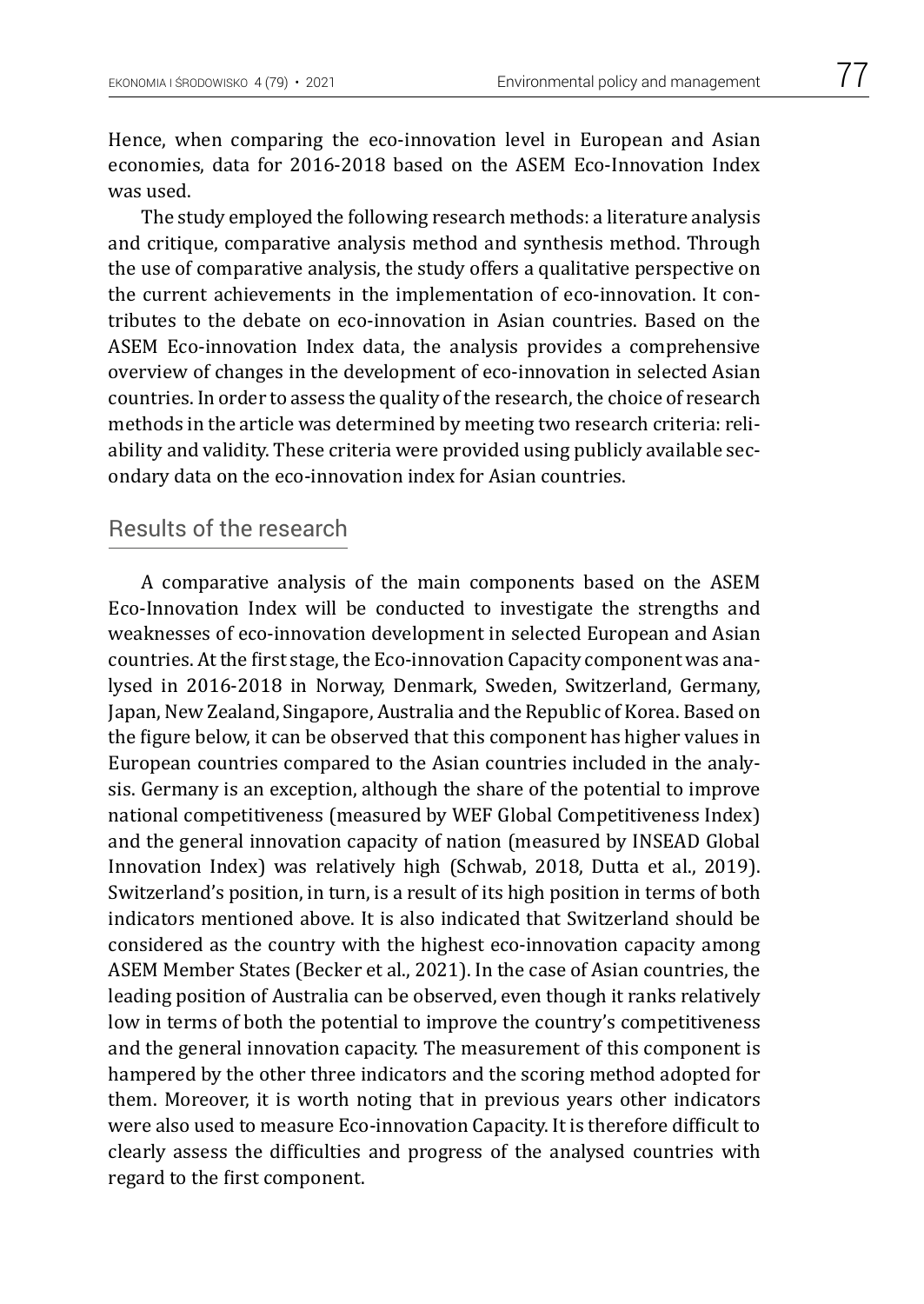

Figure 1. Eco-innovation Capacity component in selected countries in years 2016-2018 Source: author's work based (ASEIC, 2018).

 porting Environment component, which focuses more on institutional fac-Similar difficulties are encountered in assessing the Eco-innovation Suptors. The impact of environmental regulations on the competitiveness of enterprises and the corporate priority level of sustainable development indicators was adopted as the scoring method for the IMD survey index value. The lack of an up-to-date ASEIC database makes it difficult to both track progress and country-specific difficulties in implementing this component. From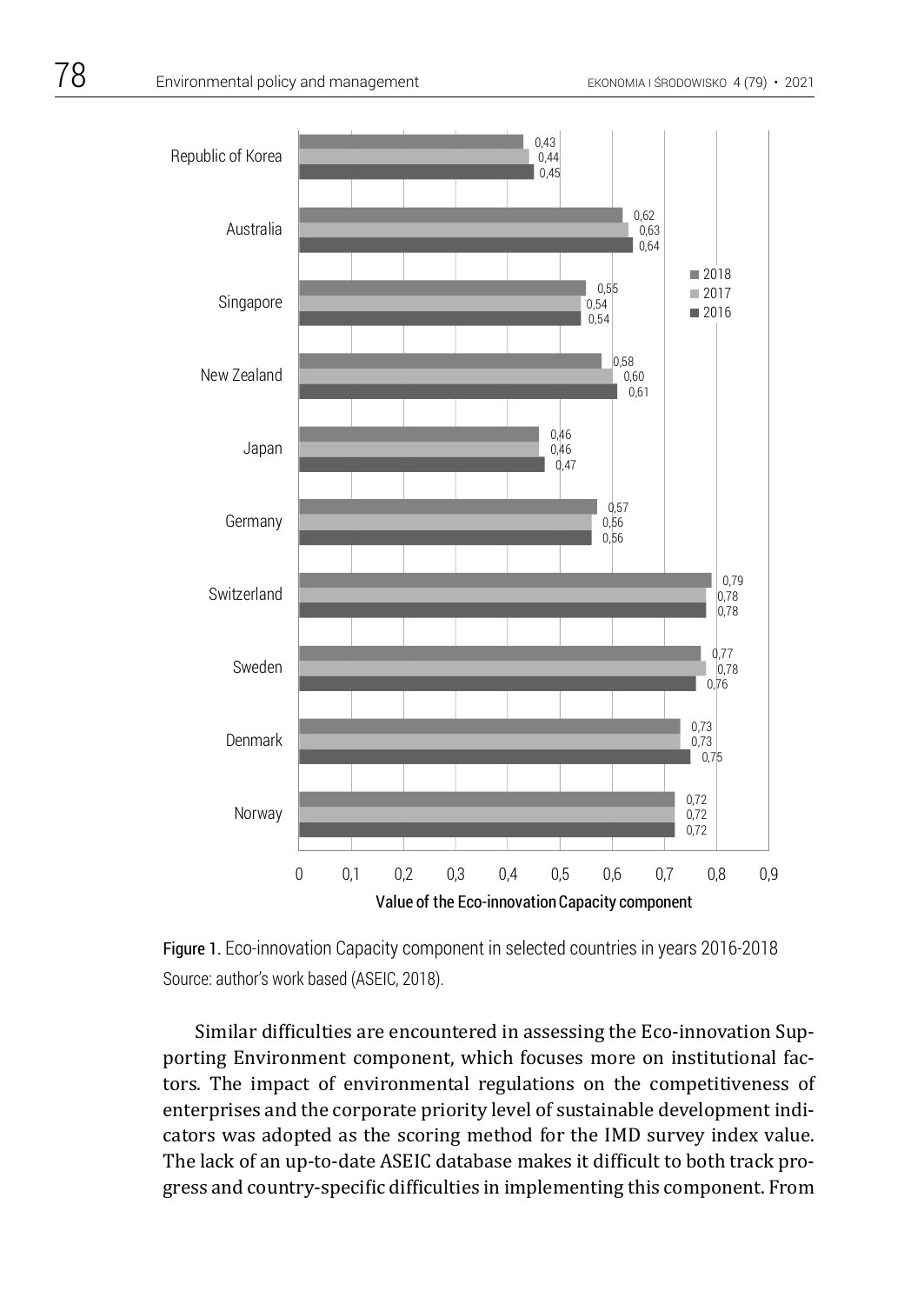



Source: author's work based (ASEIC, 2018).

the countries analysed, it appears that the Eco-innovation Supporting Environment component achieved the highest values in 2016-2018 in Norway, followed by New Zealand (figure 2). Norway's high performance was influenced by its renewable energy policy as well as the high share of the generation capacity of renewable energy indicators (Egging and Tomasgard, 2018). New Zealand has also taken a number of steps to transform the energy sector and develop renewable energy to achieve ambitious goals in this regard (Verma et al., 2018).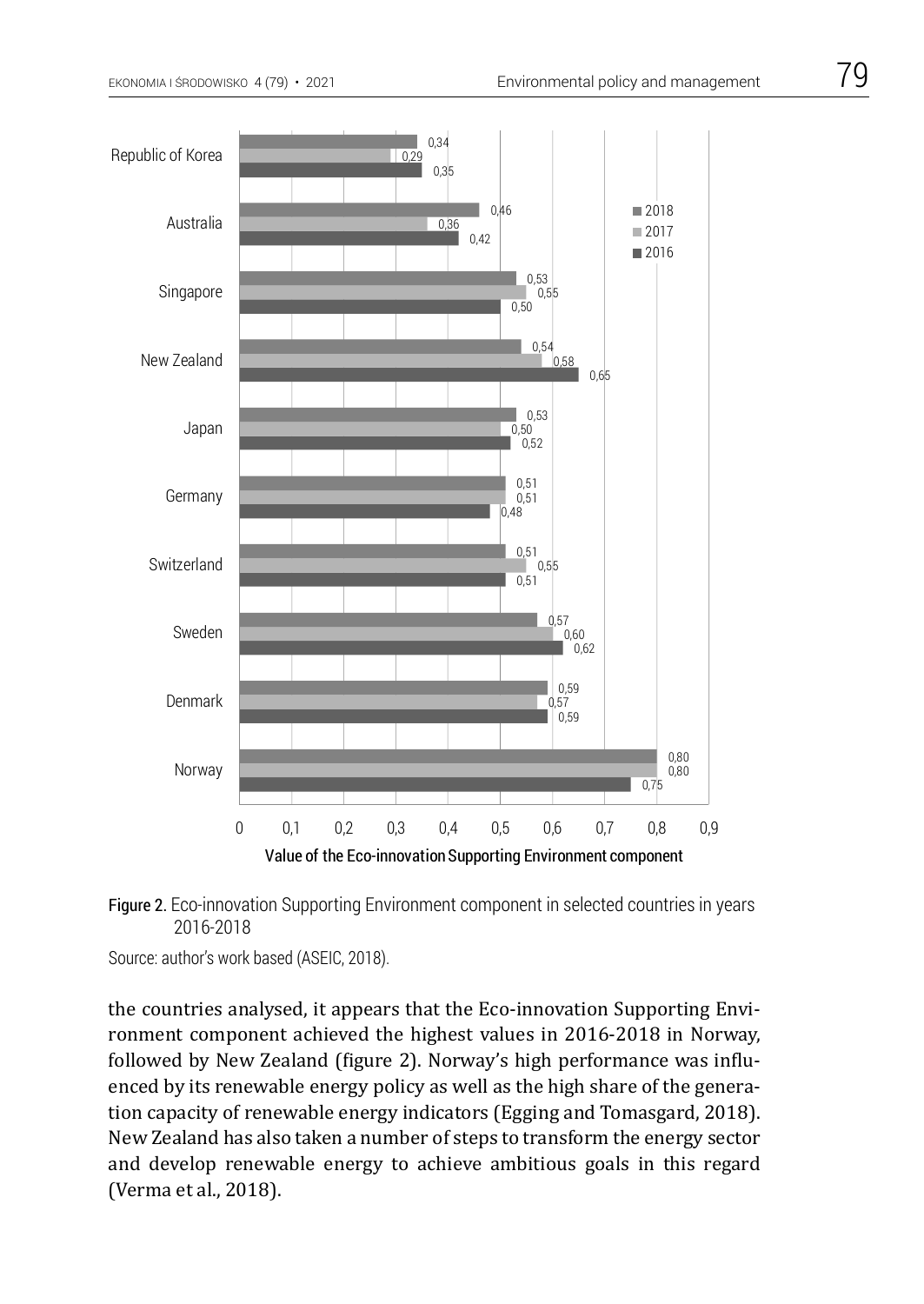

Figure 3. Eco-innovation Activities component in selected countries in years 2016-2018 Source: author's work based (ASEIC, 2018).

tion Activities component among all 4 components of the ASEM Eco-Innova-All the analysed countries achieved the lowest values in the Eco-innovation Index. The highest values in 2018 were recorded by Japan and Denmark (figure 3). Japan's leading position was due to the relatively high share of participation level in the environmental management indicator (World Bank, 2021). Japan also has a very good result in the number of companies with green technology indicators, measured as the number of companies with patent applications for the past five years (WIPO, 2018). In addition, Japan, along with the United States, China, the Republic of Korea and Germany, is among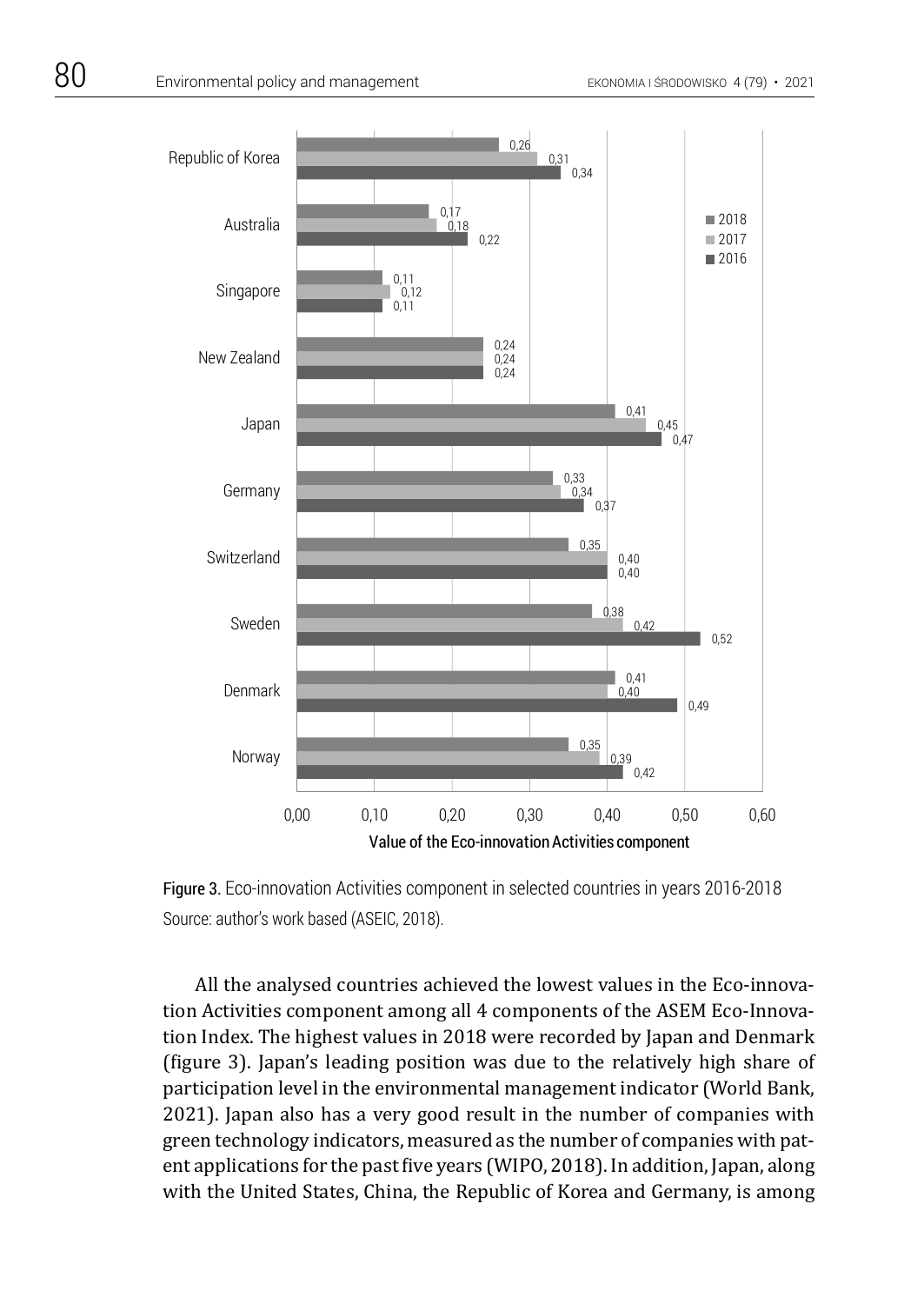



the countries with the highest number of green patents (Urbaniec et al., 2021). Denmark also boasts a very good result in the level of renewable energy distribution indicator and participation level in environmental management indicator (The World Bank, 2021).

The discrepancy between the analysed Asian countries and the European countries can be noticed again in the case of the Eco-innovation Performance component. European countries achieved higher values of individual indicators assigned to this component. The exceptions are Japan and Singapore, which obtained similar results to Norway and Switzerland (figure 4). Asian countries achieved weaker results in the Quality of Life Index in relation to the European countries included in the analysis (Numbeo, 2021). European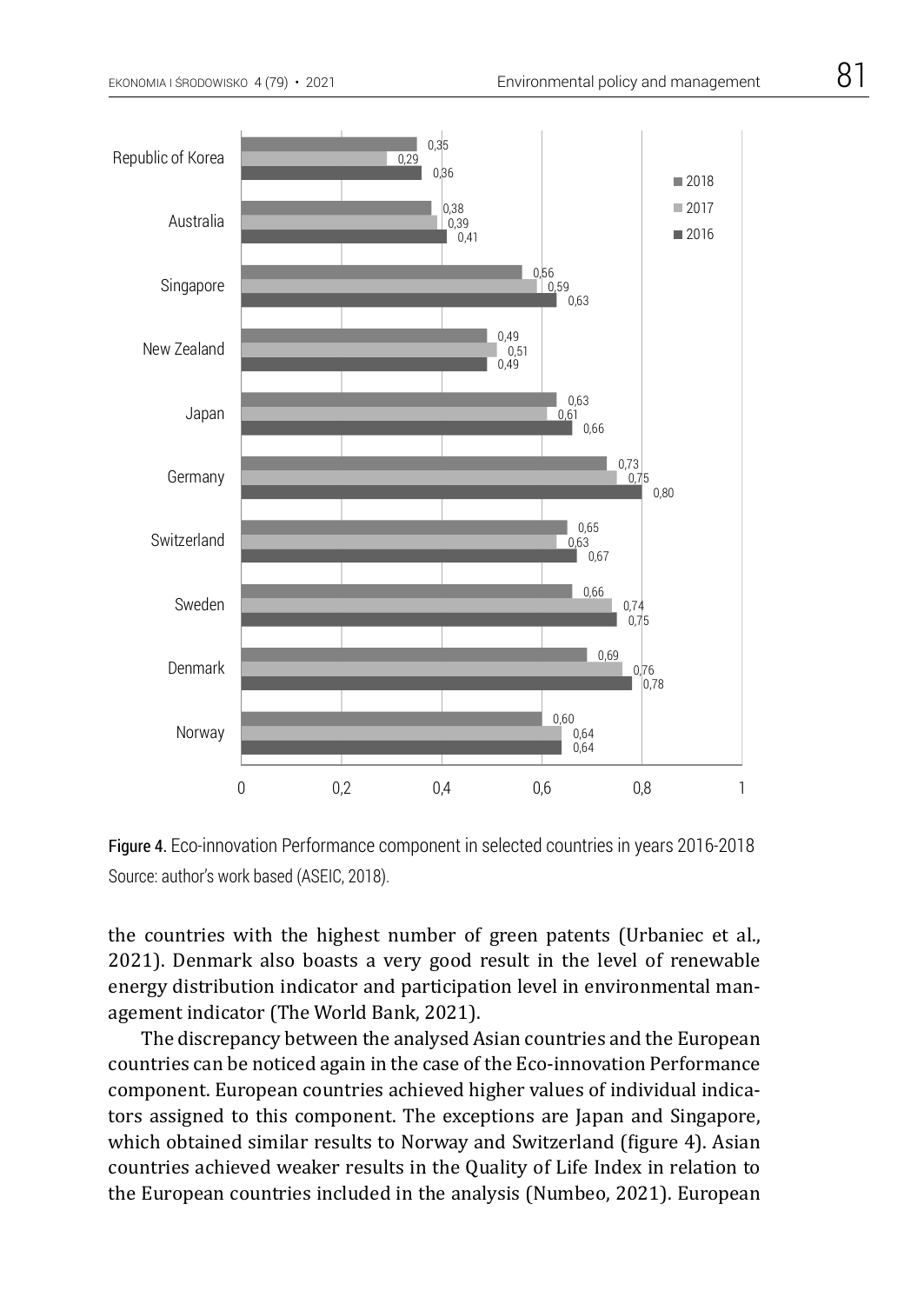countries also score better on the environmental sustainability indicator (EPI, 2018). Therefore, Asian countries should pay more attention to these indicators to improve their performance than European countries.

The presented components of the ASEM Eco-innovation Index allow for the assessment of the level of eco-innovation, as well as the identification of strengths and weaknesses in development eco-innovation in selected European and Asian countries. The weakest point of the analysed Asian and European economies was found to be the Eco-innovation Activities component, which requires the implementation of green technologies, as well as developing cooperation at different levels and building a platform for dialogue between industry and science. The best results were achieved in Eco-innovation Capacity, which is influenced by the continuous improvement of competitiveness and focus on innovation development.

Based on the average values for all components in the countries analysed, it can be observed that European countries perform better in terms of eco-innovation (figure 5).





However, this is not a fully quantifiable picture of the potential for developing eco-innovation and sustainable development. This is due to changes in the indicators describing the components that make up the ASEM Eco-Innovation Index. Furthermore, the lack of a database of up-to-date data for all ASEM member countries makes it difficult to track changes in eco-innova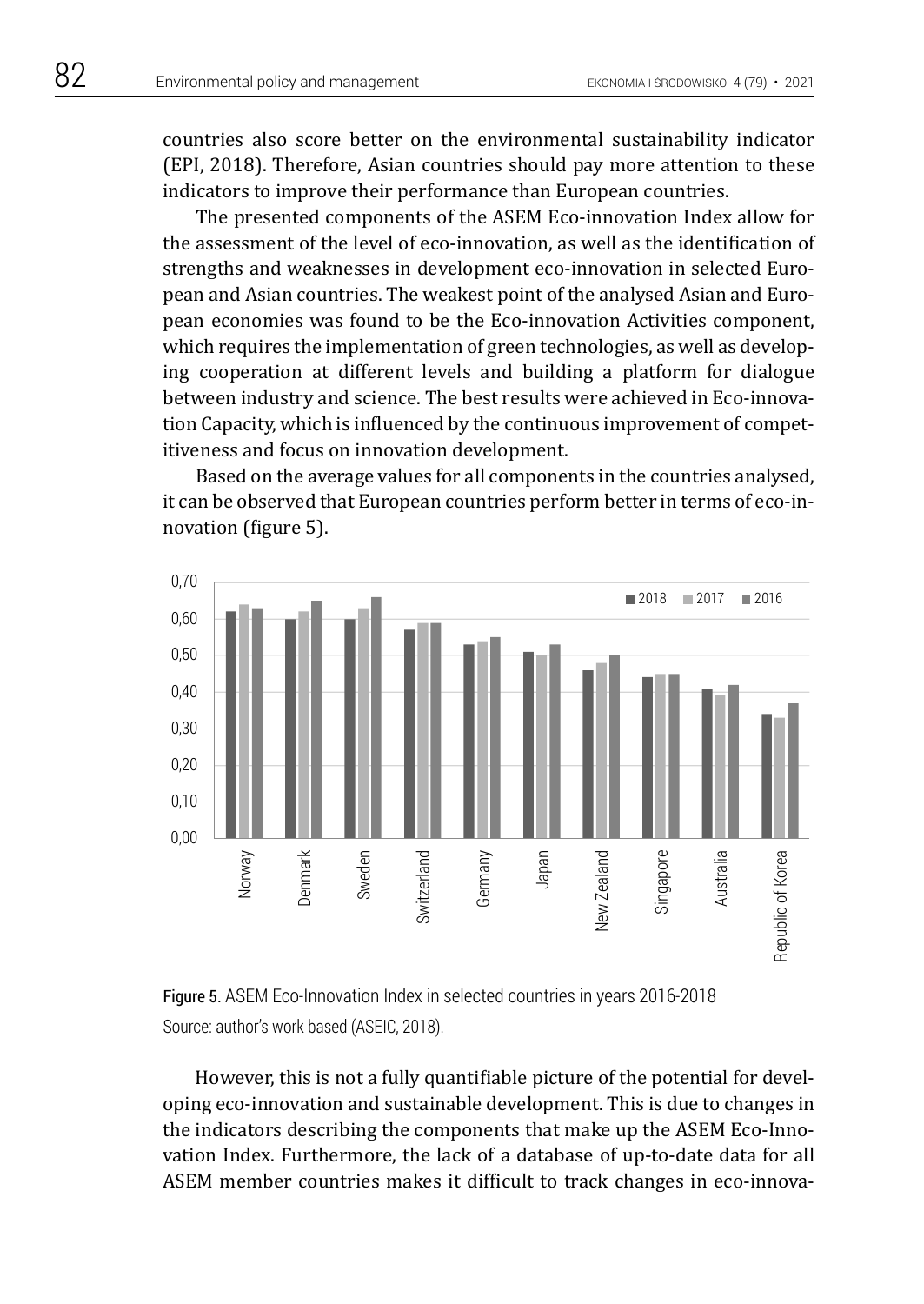tion. It is also a challenge to determine the progress and difficulties of individual countries in achieving particular indicators due to limited access to comparative data.

## **Conclusions**

The research analysis showed that the ASEI index has a great potential to measure eco-innovation. The findings provide insights into the key areas, objectives and applications of the eco-innovation index indicators for European and Asian countries based on ASEM Eco-innovation Index. This research facilitates the comparative analysis of selected economies in the area of eco-innovation. The index results can contribute to the development of eco-innovation strategies at the national level and by relevant actors. At the same time, our analysis showed that the level of eco-innovation development in individual European and Asian economies belonging to ASEM varies greatly. One of the factors that seem to have a decisive influence is the different level of socio-economic development of these countries.

The main contribution of this study is to benchmark and assess developments in eco-innovation in selected European and Asian economies. Another added value of the analysis carried out is that it broadens the knowledge of research on the measurement of eco-innovation by including the ASEA Eco-innovation Index indicators, which is rarely examined in the literature. In addition, the research analysis showed that the ASEI index has a strong potential to contribute to the Sustainable Development Goals (SDGs), especially in relation to the SDGs on sustainable industrialisation and sustainable consumption and production.

Like any scientific article, this one is not without limitations. An important limitation was the access to complete and up-to-date data, which conditioned the temporal scope of the analysis to 2015-2018. Furthermore, although the ASEM Eco-Innovation index was first published in 2012, it does not cover all ASEM member countries. In addition, the analysis covered selected European and Asian countries belonging to ASEM. However, it is worth noting that these countries have different levels of socio-economic development and face various economic, social and environmental challenges that determine the development of eco-innovation (Jo et al., 2015, Park et al., 2017).

Given the future directions of the study, the temporal scope of the analysis should be extended. This would significantly deepen the knowledge of measuring eco-innovation in European and Asian countries. An interesting research area would also be an analysis for all Asian countries, which could reveal differences and progress in the implementation of eco-innovation.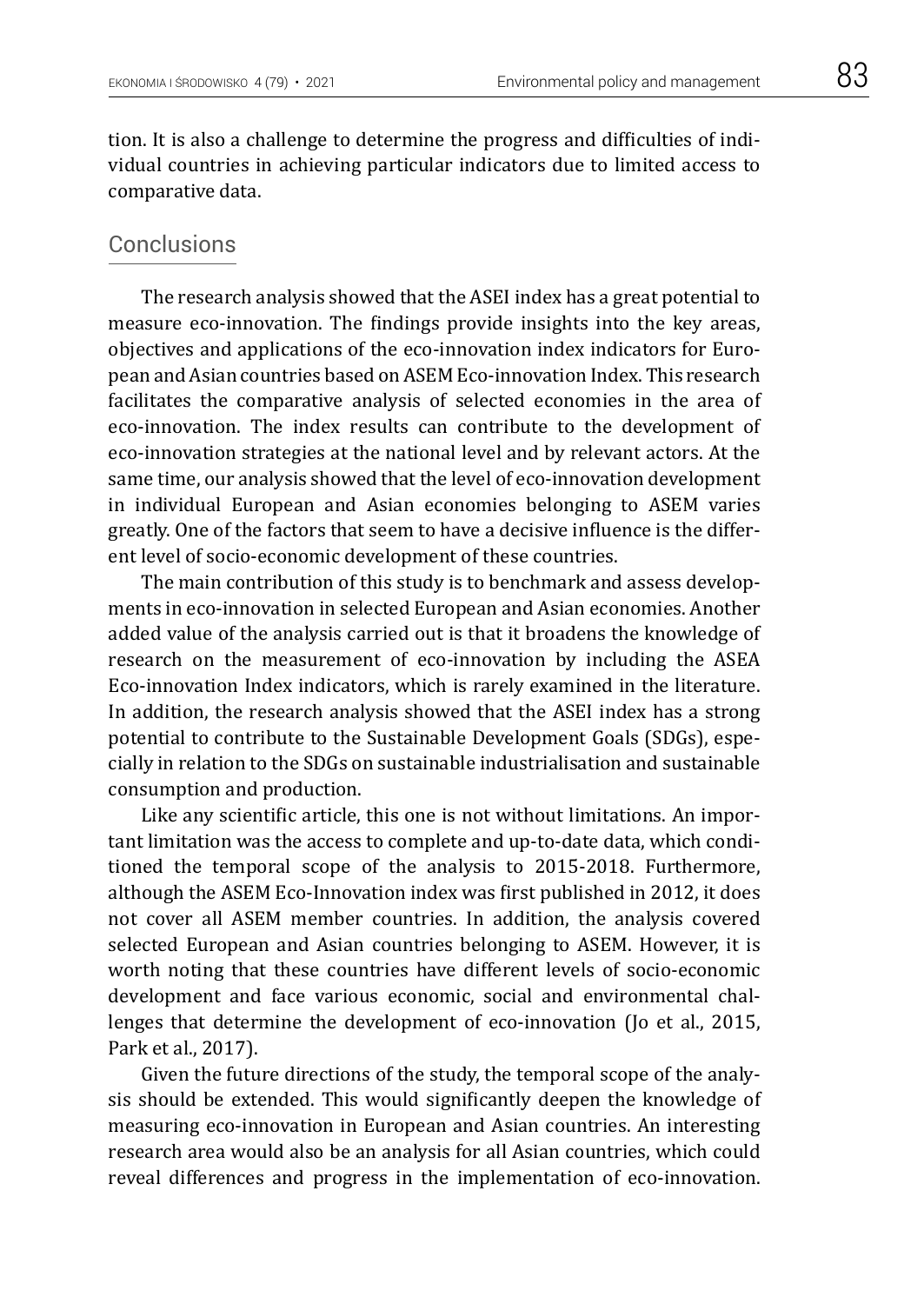It will certainly also be important to consider the impact of the COVID-19 pandemic on levels of eco-innovation, as the pandemic affects many aspects of economic, political and social life. Therefore, it is worth examining how the pandemic is affecting the development and implementation of eco-innovation not only in Asian economies but also in other countries around the world.

#### Acknowledgements

This research was financed by the Ministry of Education and Science within the "Regional Initiative of Excellence" Programme for 2019-2022. Project no.: 021/RID/2018/19. Total financing: PLN 11,897,131.40.

#### The contribution of the authors

- Justyna Tomala: conception 50%, literature review 50%, writing 30%, analysis and interpretation of data – 70%
- Maria Urbaniec: conception 50%, literature review 50%, writing 70%, analysis and interpretation of data – 30%

### References

- Akiner, S., Hay, J. & Tideman, S., 2019. Sustainable Development in Central Asia, New York, Routledge.
- Albino, V., Ardito, L., Dangelico, R. M. & Messeni Petruzzelli, A., 2014. Understanding the development trends of low-carbon energy technologies: A patent analysis. Applied Energy, 135, 836-854.
- Arundel, A. & Kemp, R., 2009. Measuring eco-innovation. Working Paper Series. UNU-MERIT.
- ASEIC, 2018. 2018 ASEM Eco-Innovation Index. ASEM SMEs Eco-Innovation Center (ASEIC).
- Becker, W., Domínguez-Torreiro, M., Neves, A. R., Tacão Moura, C. & Saisana, M., 2021. Exploring the link between Asia and Europe connectivity and sustainable development. Research in Globalization, 3, 100045.
- Bernard, H., Spaini, C., Markianidou, P. & Doranova, A., 2020. EU Eco-Innovation Index: 2019 version. Technical note., Technopolis Group.
- Borys, T., 2011. Sustainable Development How to Recognize Integrated Order. Problemy Ekorozwoju, 6, 75-81.
- Cai, W. & Li, G., 2018. The drivers of eco-innovation and its impact on performance: Evidence from China. Journal of Cleaner Production, 176, 110-118.
- Colombo, L., Pansera, M. & Owen, R., 2019. The discourse of eco-innovation in the European Union: An analysis of the Eco-Innovation Action Plan and Horizon 2020. Journal of Cleaner Production, 214, 653-665.
- Donis, S., Gomez, J. & Salazar, I., 2021. The determinants of eco-innovation at the country level. An analysis for OECD countries. Academy of Management Proceedings, 2021, 16562.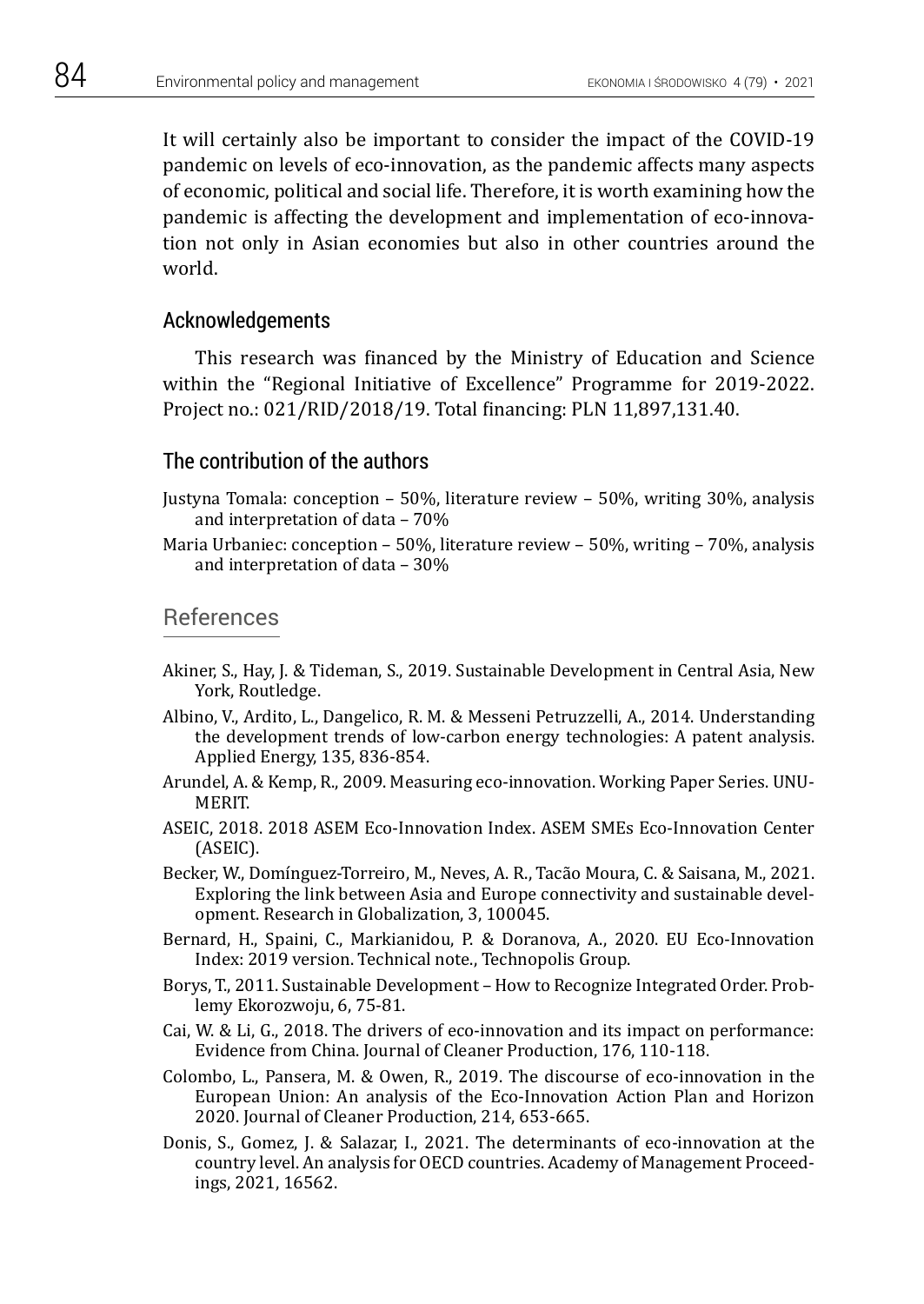- Dutta, S., Lanvin, B. & Wunsch-Vincent, S. (eds.), 2019. The Global Innovation Index 2019: Creating Healthy Lives – The Future of Medical Innovation, Ithaca, Fontainebleau, Geneva: Cornell University, INSEAD, and the World Intellectual Property Organization.
- Díaz-García, C., González-Moreno, Á. & Sáez-Martínez, F. J., 2015. Eco-innovation: insights from a literature review. Innovation, 17, 6-23.
- Egging, R. & Tomasgard, A., 2018. Norway's role in the European energy transition. Energy Strategy Reviews, 20, 99-101.
- EIO, 2013. Europe in transition: Paving the way to a green economy through ecoinnovation, Brussels, Eco-Innovation Observatory. Funded by the European Commission, DG Environment.
- EPI, 2018. 2018 Environmental Performance Index, New Haven, Yale University, Columbia University, World Economic Forum.
- Famielec, J. & Famielec, S., 2016. Integracja nauk ekonomicznych, technicznych i chemicznych na rzecz rozwoju zrównoważonego. Ekonomia i Środowisko, 58, 47-61.
- Horbach, J., 2016. Empirical determinants of eco-innovation in European countries using the community innovation survey. Environmental Innovation and Societal Transitions, 19, 1-14.
- Horbach, J., Rammer, C. & Rennings, K., 2012. Determinants of eco-innovations by type of environmental impact – The role of regulatory push/pull, technology push and market pull. Ecological Economics, 78, 112-122.
- Jang, E. K., Park, M. S., Roh, T. W. & Han, K. J., 2015. Policy Instruments for Eco-Innovation in Asian Countries. Sustainability, 7, 1-29.
- Jo, J.-H., Roh, T. W., Kim, S., Youn, Y.-C., Park, M. S., Han, K. J. & Jang, E. K., 2015. Eco-Innovation for Sustainability: Evidence from 49 Countries in Asia and Europe. Sustainability, 7, 1-16.
- NUMBEO, 2021. Quality of Life Index by Country 2018. Available: https://www.numbeo.com/quality-of-life/rankings\_by\_country.jsp?title=2018 [17.08.2021].
- OECD, 2009. The Bioeconomy to 2030: Designing a Policy Agenda, Paris, OECD.
- OECD, 2012. OECD Environmental Outlook to 2050: The Consequences of Inaction, Paris, OECD.
- Pakulska, J., 2018. Wskaźniki innowacji ekologicznych dla Polski w latach 2010–2017. Prace Naukowe Uniwersytetu Ekonomicznego we Wrocławiu, 237-247.
- Park, M. S., Bleischwitz, R., Han, K. J., Jang, E. K. & Joo, J. H., 2017. Eco-Innovation Indices as Tools for Measuring Eco-Innovation. Sustainability, 9, 1-28.
- Porter, M. E. & Van Der Linde, C., 1995. Toward a new conception of the environment: Competitiveness relationship. Journal of Economic Perspectives, 9, 97-118.
- Poskrobko, B., 2013. Paradygmat zrównoważonego rozwoju jako wiodący kanon w badaniu nowych obszarów ekonomii. Ekonomia i Środowisko, 3, 10-24.
- Rennings, K., 2000. Redefining innovation eco-innovation research and the contribution from ecological economics. Ecological economics, 32, 319-332.
- Schwab, K. (Ed.), 2018. The Global Competitiveness Report 2018, Cologny/Geneva: World Economic Forum.
- Smol, M., Kulczycka, J. & Avdiushchenko, A., 2017. Circular economy indicators in relation to eco-innovation in European regions. Clean Technologies and Environmental Policy, 19, 669-678.
- The World Bank, 2021. ISO 14001 environmental certificates.